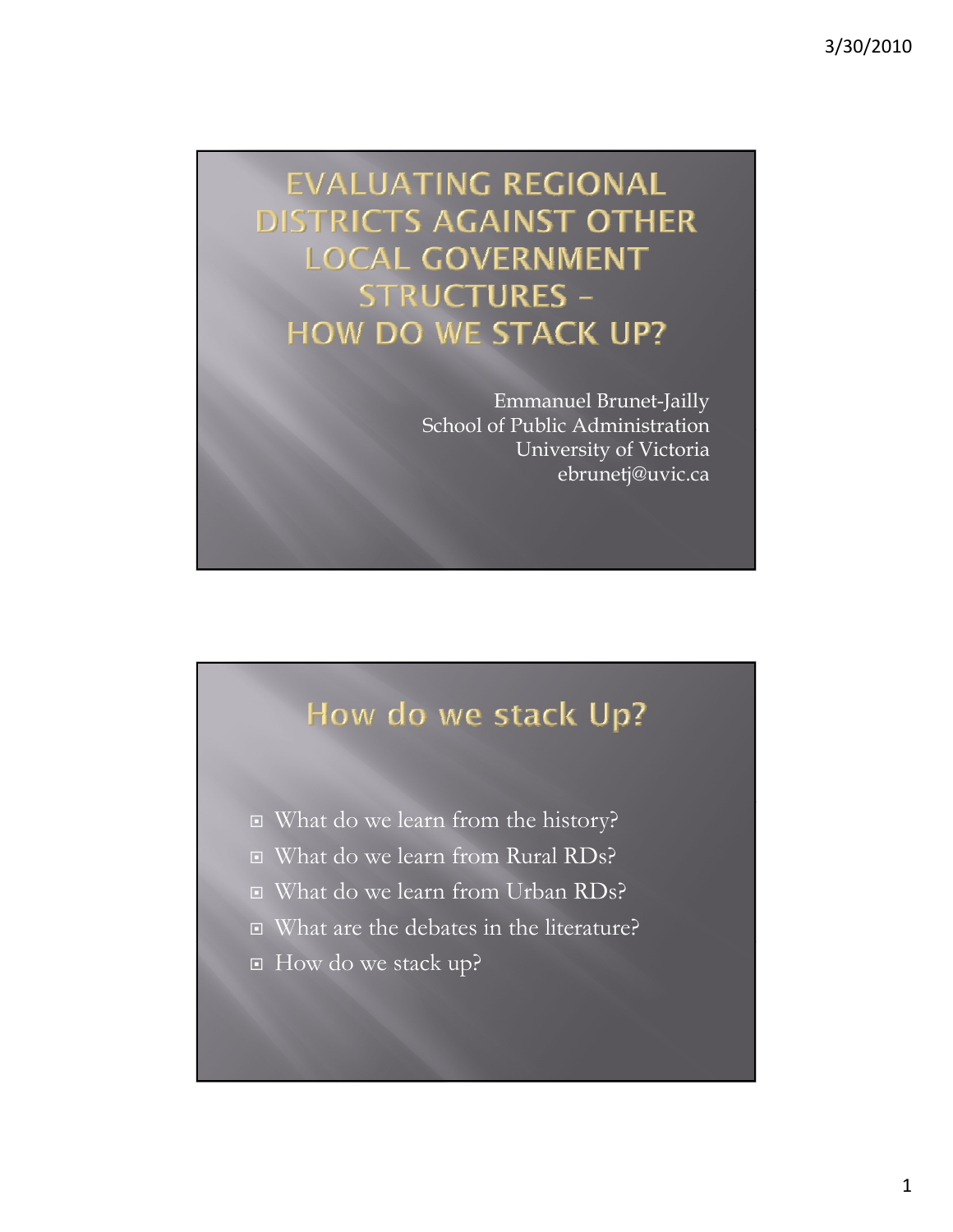# How do we stack Up? What do we learn from the Regional Districts' history?

- Single Purpose Districts were early examples of municipal partnerships – municipalities shared building and operating water and sewer works; To share efficiencies and economies of scale.
- The Improvement Districts were provincial creations but managed by elected trustees who often volunteered their time; they extended those same policy goals.
- Hon. Dan Campbell ( Evert Brown) recognized the importance of inter-municipal forms of governance based on a collaborative and voluntary approach.
- Originally, Regional Districts were (1) partnerships not a new level of government, (2) RD boards comprise municipally-elected representatives, (3) Functions are determined by board only, votes and costs are linked to population or household.

#### How do we stack Up? What do we learn from Rural Regional Districts?

- Stewart Fleming: (1) Stewart Fleming: "*The 1969 The 1969-71 challenge was the newness of the 71 challenge was the newness of whole idea and the lack of restriction – the board members were wonderful*." (2) To be successful - *be flexible, be willing to communicate, listen to people and use help*.
- Lee Ann Crane: (3) "*Public consultation is of utmost importance Use various means communication depending on the kind of services and people that are involved ."*
- Moray Stewart: (5) "*Down with RDs Down with tyranny*" (6) "*The biggest success was to respond with services. Protect maintain and enhance the quality of life of its residents*."
- Rural background: Opposition to any forms of government. (Lee Ann, Moray…)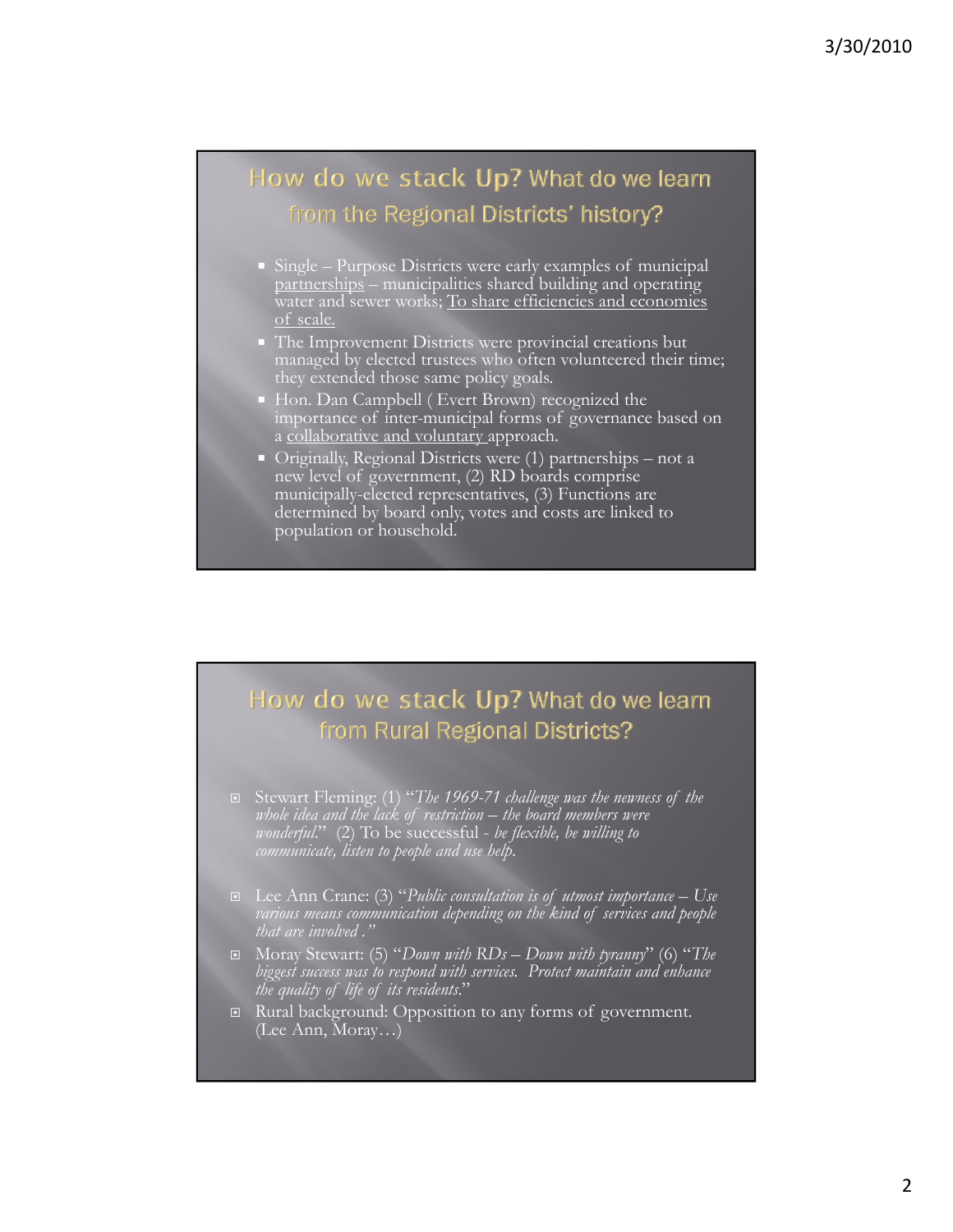#### How do we stack Up? What do we learn from Urban Regional Districts?

- Ken Cameron: Regional Districts are (1) "*Do it yourself regional government" ( ) "O h ll b l dd " (2) "Our challenges are accountability, capacity to address policing (& other social and economic) issues in the region, (3) our relationship with the province and members*."
- Kelly Daniels: *"It is about herding cat" "Democracy is messy" but strive to "Find the common ground" – our challenge is to link service quality to public perception & image."*
- Greg Toma: "*having staff level relations, having staff level relations,"* Wayne D Easum ' "*RDs are Service delivery boards that have become political" &* Gary Paget, we work on "*this is a tough job – we don't train people for it"*
- Fred Banham: *"What are the challenges facing RDs today?" "They have become a mediation tool between all levels of government (Federal, Provincial, Municipal and First Nations)*

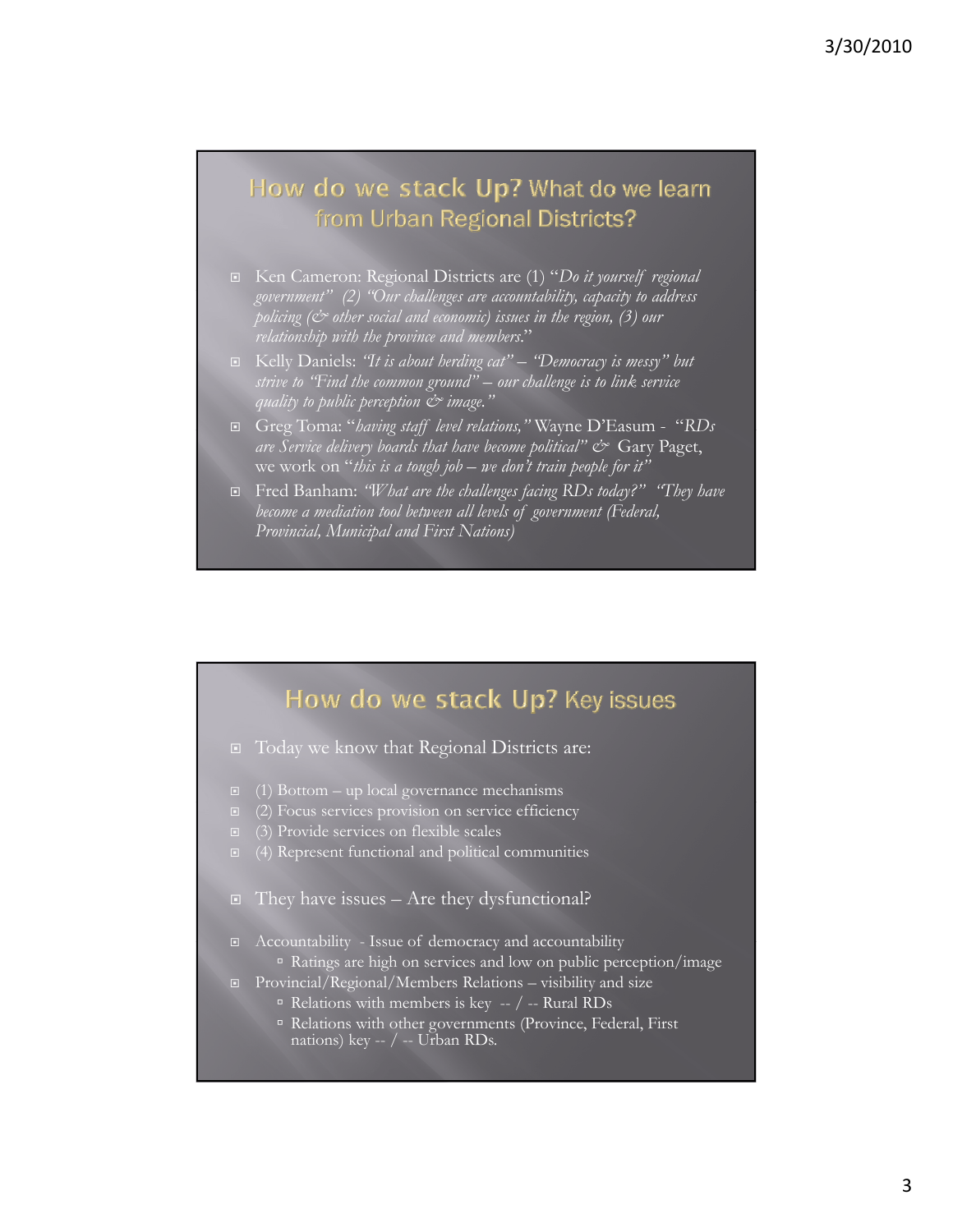## How do we stack Up? How does the literature assesses similar structures?

- **Efficiency:** One argument is that the market regulates cost-efficient services to the best level (municipalities compete); the other argument is that economies of scale are possible in larger local governments (upper tiers/regional districts).
- **Size and equity -** mutually reinforcing? Larger local government are praised for their ability to provide equal access to local services, and to expand their services to regional communities/population.
- **Democracy***/accountability and representation:* May vary either with local government size, specifically, the size of electoral constituencies, or with the electoral mechanisms that organize direct or indirect representation of the electorate.